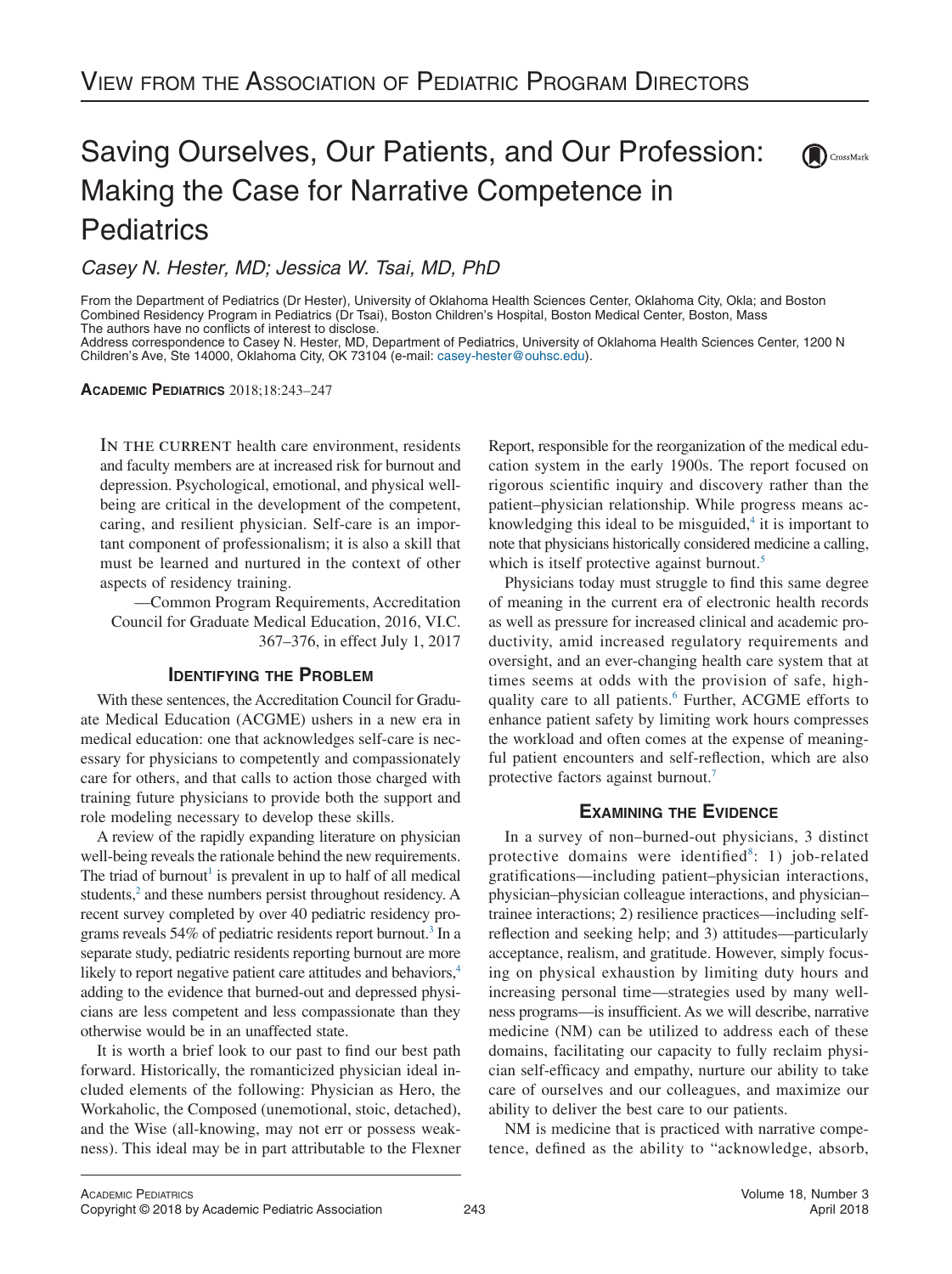interpret, and act on the stories and plights of others.["9](#page-4-8) Fully listening and engaging in the narratives of others encompasses the core of empathic care, even when distilled down to the narratives of the history of present illness or social history. We benefit from a rich tradition of physician writers including William Carlos Williams, Richard Selzer, Oliver Sacks, and more recently Atul Gawande, Paul Kalanithi, and Abraham Verghese. The remarkable universal appeal of their works to both physicians and lay audiences speaks to their ability to thoughtfully use medicine as a lens by which to understand humanity. Stories of humanity can likewise be used to understand the art of medicine.

Evidence demonstrates the utility of NM in a number of different contexts along the medical education continuum. Medical students participating in a 1-month NM elective reported their training enabled skill development in communication, collaboration, and professional development. Students further reported improved reflection skills and an enhanced understanding of self.<sup>10</sup> In another study, medical students randomized to reflective writing demonstrated improved emotional awareness compared to those randomized to clinical reasoning after simulated patient encounters.<sup>11</sup> A required written reflection combined with discussion incorporated into a 4-week family medicine clerkship rotation ultimately resulted in greater nuanced understanding of cross-cultural discussions and improved medical student confidence[.12](#page-4-11) After a required, intensive NM curriculum, second-year medical students expressed enhanced perception of others, self-awareness, critical thinking, and even pleasure.<sup>13</sup>

While the literature on NM in graduate medical education is sparser than that at the undergraduate medical education level, much can be traced back to the birthplace of NM, Columbia University, where Rita Charon and colleagues have built a master's program in NM. Sayantani DasGupta, a pediatrician at Columbia, has studied the effects of teaching cultural humility through NM and found that program participants had improved self-reported understanding of cultural diversity, medical culture, and physicians' attitudes and behaviors in practice[.14](#page-4-13) Like clinical medicine, NM improves with practice and dedication. Below, we focus on two elements within narrative: physician as reader and physician as writer. We chose these elements because they can function both independently and synergistically to enhance narrative competence.

# **PHYSICIAN AS READER**

We can use the concept of vicarious experience—a second source of knowledge gained through some means other than direct experience—to enhance empathy[.15](#page-4-14) Empathy is a skill that can be learned and enhanced through engagements with narrative, particularly works of fiction.<sup>16</sup> The degree to which vicarious experience occurs depends on readers' degree of narrative transportation—that is, the degree to which they are transported into the story and emotionally drawn into the protagonist's (patient's) narrative.<sup>17</sup> Empathy is thus the tool that leads readers to engagement, reflection, and behavior change, and positively feeds back as the more empathic physician seeks deeper engagement in vicarious

and real experiences. Vicarious experience is both cognitive and affective, and does two things: it allows individuals to understand social experiences they have never experienced, and it teaches them to examine their own stereotypes and reflect on potential biases, setting off a host of positive responses. Vicarious experience leads to empathy for the characters via engagement, insight, and reflection.<sup>18,19</sup> Experiencing empathy for characters in stories increases its occurrence in real life[.20](#page-4-18) Empathic physicians connect at a deeper level with their patients than their nonempathic counterparts, which offers protection against burnout, leading the empathic physician to find deeper meaning in work and increased well-being.<sup>5</sup>

# **PHYSICIAN AS WRITER**

The practice of writing in and of itself also provides significant benefit. Wear et al<sup>21</sup> delineate a clear framework for understanding reflection. Reflection encompasses elaboration and interrogation of an experience, complicated mental processing of issues for which there is no obvious solution, and ultimately transformative action. Narrative writing can fit well into this framework of reflection. Physicians and trainees may initially have a stage of prewriting where they gather information, merely pondering their many experiences and observations. Meaning does not merely happen but rather requires significant thought, and the process of writing is a means by which to "'word the world' into existence."<sup>22</sup> Grappling with the uncertainties of experience through writing requires an analysis of oneself. Through the process of self-interrogation, writing is able to produce new ideas rather than just simply writing about an idea.

Our hope is to urge physicians to write but not merely as a recapitulation of events or a retelling of facts. Rather, writing should intimately describe how an observation, an event, a conversation, or an interaction has shaped one's worldview, and how individual physicians have drawn meaning and implications for their future practice. Importantly, writing as a physician should not be an individualistic pursuit. It requires sharing one's writing with others, mentorship, and repeated permutations of discussion and critical analysis. In this sense, writing begets more writing. As physicians write and share, these conversations and discussions lead to more thoughtful writing, ideally producing behavior change via enhanced empathy, self-awareness, and self-efficacy.<sup>23</sup>

# **CONCEPTUAL FRAMEWORK**

We offer the guiding framework of Haidet et  $al<sup>24</sup>$  for incorporating the humanities into medical education. This systematic review and metasynthesis offers a "conceptual model on which to inform design, evaluation and research of the arts to promote humanism and other learning outcomes in medical education." This framework recognizes that many humanities-based teachings are dependent on the talents and interests of individual instructors and lack reproducibility, strategic planning, or overall curriculum design. The conceptual model of Haidet et al, presented below with overlay of our own, recognizes 4 main themes identified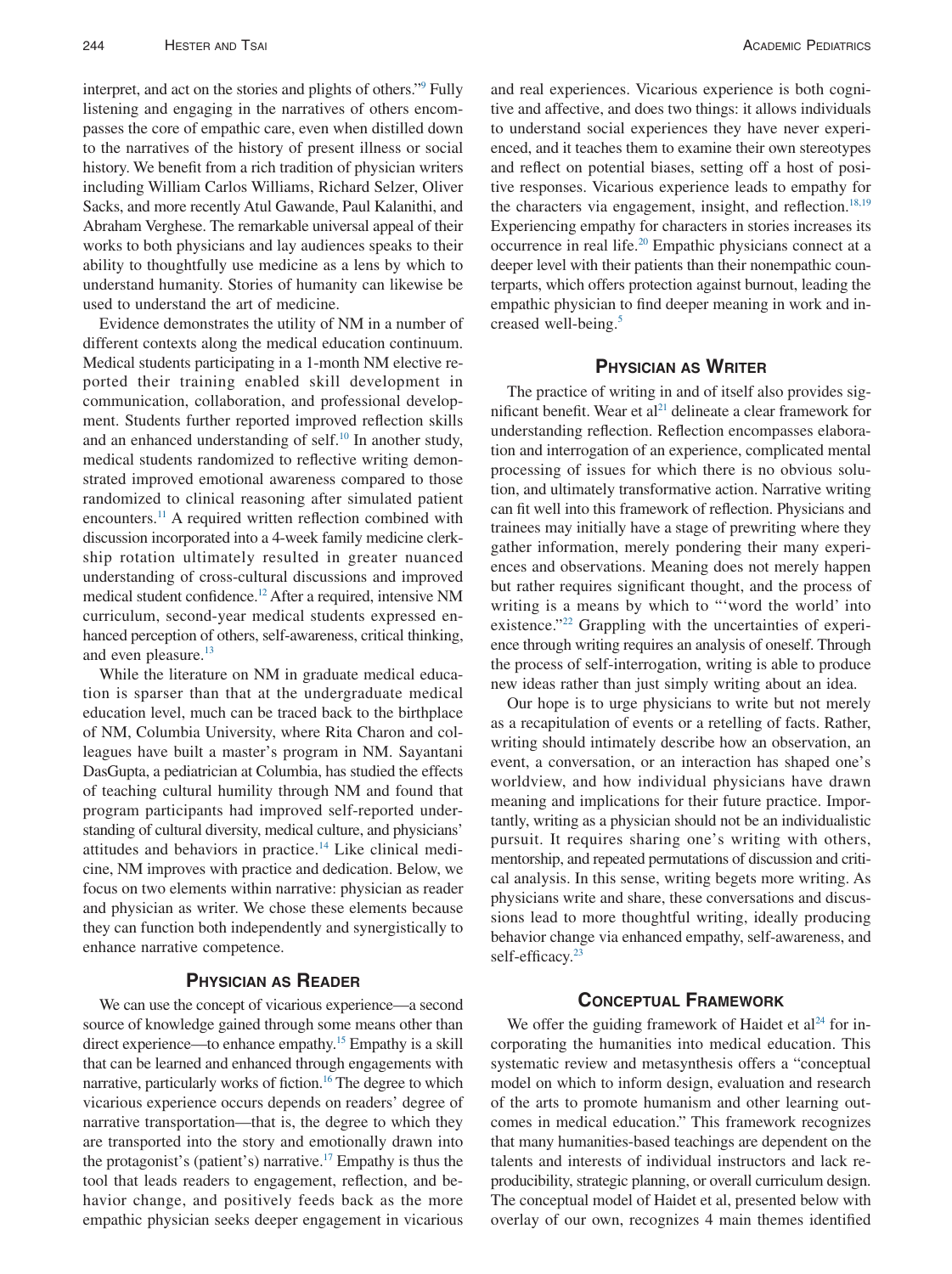

<span id="page-2-0"></span>**Figure.** *Progression from understanding qualities of the arts to translation to practice: interactions among engagement, meaning making, and translational strategies guide the learner from experiencing the arts to exhibiting meaningful behavior change. (Adapted with permission from Haidet et al,* Med Educ*. 2016;50:328.)*

through qualitative synthesis of 49 humanities-based medical education studies: 1) unique qualities of the arts that can promote learning, 2) particular methods in which learners can engage with the arts, 3) short- and long-term documented outcomes arising from arts-based teaching, and 4) specific pedagogical considerations for using the arts to teach in professional education contexts [\(Figure\)](#page-2-0). The degree of movement from one step to another is dependent on the degree of group engagement, time for reflection and processing, and presence of an environment of trust that is free of judgment and shame.

### **IMPLEMENTATION AND OUTCOMES**

Measuring outcomes qualitatively and quantitatively will aid both the momentum and credibility of the humanities in the medical education movement. While validated empathy, burnout, depression, and anxiety scales may be utilized for wellness outcomes, methods to track clinical outcomes, patient satisfaction, and provider communication may be used to investigate the quality of the patient–physician relationship and the quality of care. The ACGME competency domains—particularly Professionalism, Practice-Based Learning & Improvement, and Interpersonal & Communication Skills—would also be useful tools to examine the efficacy of humanities programming. Finally, an additional excellent resource to consider as an evaluation tool would be the domain of competence offered by Hicks et al, $25$  which focuses on coping, resiliency, and help-seeking behaviors. One must also consider the limitations of NM, particularly supporting those students and trainees who have difficulty with reading assignments or may feel less comfortable with writing. Further, assigned readings will be emotionally triggering for some individuals. While an emotional response to readings is in general a desirable outcome, care must be taken to ensure participants have safe and effective processing and coping strategies for dealing with untoward effects the readings may have on their mental health or overall well-being. Ultimately, any successful NM curriculum will require supportive mentorship, thoughtful peer interactions, and modeling of effective resiliency practices.

# **CURRICULUM DESIGN**

Below we provide some specific considerations for those considering a NM curriculum.

#### **NEEDS ASSESSMENT AND EXISTING RESOURCES**

The first step involves an assessment of needs and existing resources: people (local expertise or interest), facilities, content, buy-in, and time. Identifying an hour or two of faceto-face time is sufficient to begin the program, particularly if participants read the narrative outside of the group meeting time or short stories or poems at the beginning of the session. Alternatives include evening or weekend sessions away from the clinical setting. This approach has the added benefit of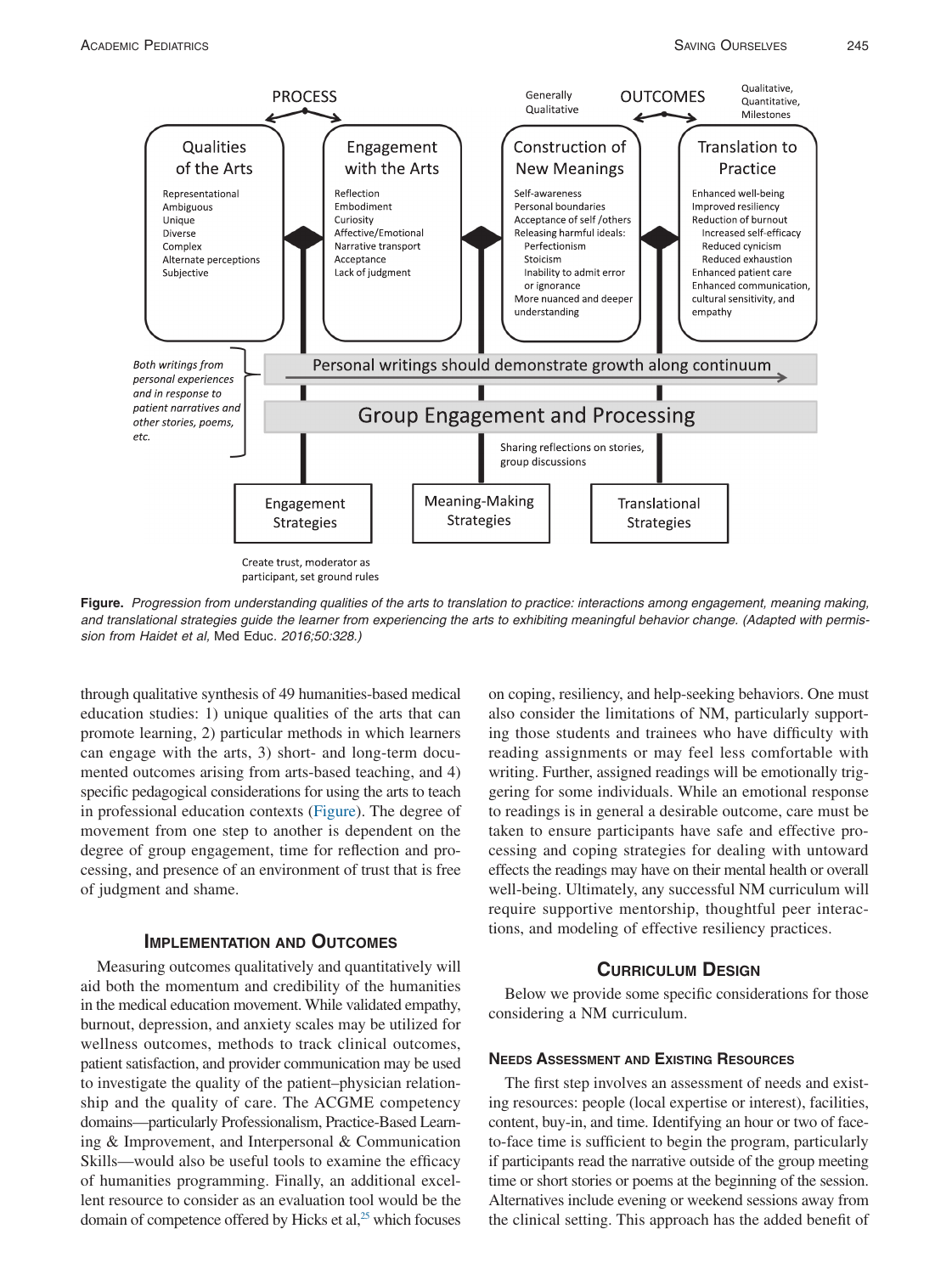a less hierarchical environment, and it may invoke enhanced reflection and engagement.

#### **IDENTIFYING MENTORS**

It is helpful to identify individuals who can lend expertise or assist in other ways. Ultimately the formation of scholarly working groups within our academic organizations would be invaluable to centralizing and advancing the humanities movement within pediatrics. Until then, humanities efforts may continue to be isolated at distinct stops along the medical education continuum, with instructors at the premedical, undergraduate medical education, and graduate medical education levels unaware of each other's efforts. To locate effective mentorship, it may be necessary to reach across humanities genres (art, music, and literature) as well as varying university levels. Faculty who teach in established medical humanities curricula are passionate believers in its effectiveness and are willing to mentor, collaborate, and help others get started. Unlike most physician mentors, however, a humanities mentor does not necessarily need to be a physician. Rather, the opposite may be true: the physician with an interest in literature may benefit the most from mentorship by a professor of literature who similarly has an interest in medicine.

# **IDENTIFYING AIMS**

We suggest referring back to the model of Haidet et al for session design. What does the NM curriculum hope to accomplish? Which step in the model will be the initial focus? Session leaders may begin with just simple infusion of NM into the curriculum, focusing on feasibility and acceptance. Specific curriculum objectives could include the following: learning to use both reading and writing to achieve resiliency and self-care, enhanced patient care, improved patient communication, and increased engagement in the community. As learners and moderators become more narratively competent, evidenced by progression through the model from engagement to meaning making and translational strategies, session leaders should consider how this competence may be translating to clinical practice and wellness outcomes. As curriculum goals and objectives develop, session leaders must consider how they will measure outcomes qualitatively and quantitatively. Using validated tools and scales (eg, Jefferson Scale of Physician Empathy, $^{26}$ Toronto Empathy Questionaire,<sup>27</sup> Maslach Burnout Inventory<sup>1</sup>) will increase the impact of the work.

## **GETTING STARTED**

# *STARTING SIMPLE*

Initial efforts can be simple, starting with a short didactic session for students or residents. This could include reading a poem or a short story, for example, at the beginning of the session. Medical Readers' Theater is a collection of emotionally charged, medically based short stories that have been adapted to play format, and can be utilized with little preparation. Important considerations include whether

discussion should be focused on a particular topic or simply an open discussion. We have utilized Richard Selzer's 1996 short story "Imelda" to investigate physician behaviors with a focus on the ACGME Professionalism competency. Reflection should be encouraged during the session and also when the story comes to mind in a future patient encounter.

#### *TAKING IT UP A NOTCH*

A book club can be a strategy to introduce longer narratives into the curriculum. Participants are assigned a book to read with monthly meetings for facilitated discussion. This format is excellent for interdisciplinary participation. Imagine the richness of social workers, nurses, chaplains, medical students, and physicians all coming together to process and reflect on thought-provoking works such as Anne Fadiman's 1997 pathography *The Spirit Catches You and You Fall Down: A Hmong Child, Her American Doctors, and the Collision of Two Cultures*, or Roddy Doyle's 1996 novel *The Woman Who Walked Into Doors*.

# *ALL IN*

Programs that already have a growing NM curriculum could consider starting a formal humanities track for medical students and/or residents. Such a track would incorporate elements of NM on multiple rotations, building in reflection, reading, and writing as a core component of both experiential learning and didactic curricula.

## **TAILOR TO THE LEARNER**

Goals and objectives may vary according to the target audience. Premedical students, some of whom have an inflated, outdated notion of what it means to be a doctor, may benefit from a NM curriculum focusing on empathy and expectations. For medical students, when burnout first appears, a focus on resiliency may be appropriate. When medical students reach residency and fellowship, they assume the ultimate responsibility of patient care. Here narrative can be utilized to help the learner focus on self-care in order to provide better care to patients. Finally, once physicians are in independent practice, all of the above should be reinforced through workshops and other faculty development programs with a particular focus on modeling professionalism, resiliency, and self-care.

## **CONCLUSIONS**

Many factors in the medical education process threaten empathy and well-being, including outdated, unrealistic standards for physicians, emotional and physical exhaustion, and the pressure for clinical efficiency and academic productivity in an era of limited time with patients. It is now our explicit task as educators to pick up the mantle of both excellent patient care and self-care to pass on to our trainees. As in the case of clinical care, we must lead not just by direction but by example. Engaging deeply in NM and the humanities offers an important path to both the prevention of burnout and the growth of empathy, resiliency, humanism,